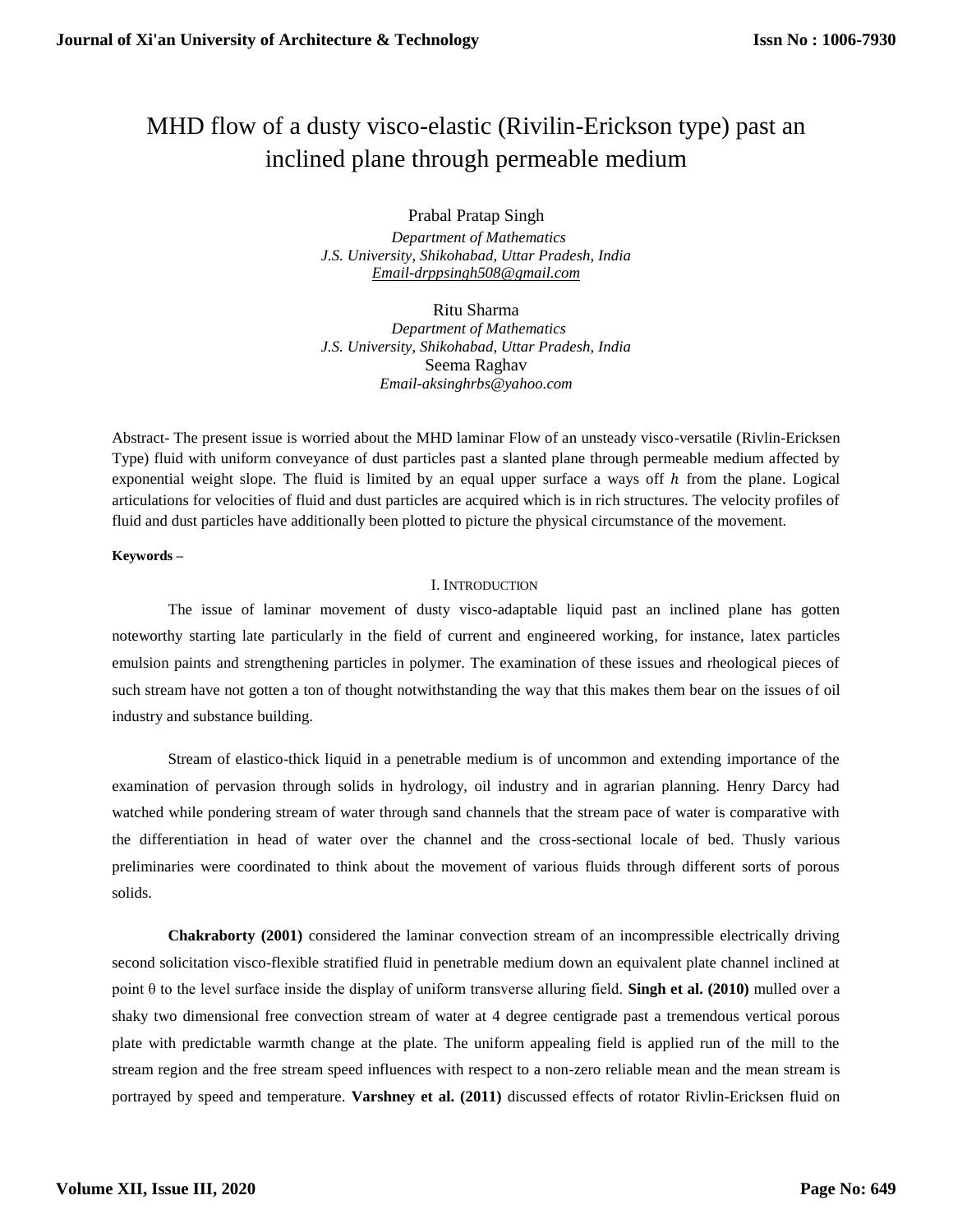MHD free convective and mass trade course through penetrable medium with constants warmth and mass change across moving plate. **Sivaraj and Kumar (2013)** looked into falsely reacting dusty viscoelastic fluid stream in a capricious channel with convective point of confinement. **Raju et al. (2014)** pondered MHD convective course through penetrable medium in a level channel with secured and impermeable base divider inside seeing thick scattering and Joule warming. **Debnath (2015)** investigated a constant stratified visco-flexible fluid stream past a penetrable plate in a slip stream framework has been analyzed influenced by heat source/sink. The plate is presented to a consistent suction speed. They used summarized limit conditions for the slip stream framework at the plate. **Malleshwari (2018)** mulled over the united effects of transverse alluring field and twofold dispersion on temperamental farthest point layer stream of thick, incompressible, and electrically coordinating and twodimensional warmth fascinating viscoelastic fluid stream past a semi-vast vertical permeable plate in closeness of free convection. The Rivlin-Ericksen model is used to emulate the rheological liquids experienced in cooling of electronic devices, polymer plans, hydrocarbons and invention planning methodology. **Srinivasa (2018**) inspected uncertain MHD limit layer stream of Casson fluid over an inclined surface introduced in a porous medium with warm radiation and compound reaction. Gooey dispersal influence on MHD free convection transmitting fluid stream past a vertical porous plate discussed by **Srinivasa et al. (2018)**. **Sankar and Reddy (2019)** considered the farthest point layer stream of warmth fascinating MHD Rivil-Ericksen fluid along a semi unbounded vertical vulnerable moving plate inside seeing warm buoyancy impact.

#### II. MATHEMATICAL FORMULATION AND SOLUTION

Consider the laminar progression of a unsteady visco-flexible (Rivlin Ericksen type) fluid through permeable medium with uniform dispersion of dust particles past a slanted plane  $\theta$  of tendency to the horizontal.

We pick the inception of the co-ordinate framework at the base of the slanted plane the  $x - axis$ is taken inverse to the bearing of the stream and along the best incline of the plane and  $y - axis$  is taken opposite to the plane. The magnetic field of uniform strength is applied along to  $y - axis$ . Since both the dust and fluid particles move along the highest slant of the plane and the stream is laminar through the permeable medium, the velocity of the both fluid and dust particles can be characterized by the

$$
u_1 = u_1(y,t), \quad u_2 = 0, \quad u_3 = 0
$$
  

$$
v_1 = v_1(y,t), \quad v_2 = 0, \quad v_3 = 0
$$
 (1)

Where  $u_1, u_2, u_3$  and  $v_1, v_2, v_3$  are the velocity components of liquid and dust particles respectively.

The equation of motion for the progression of dusty visco-flexible fluid (Rivlin Ericksen type) through permeable medium are given by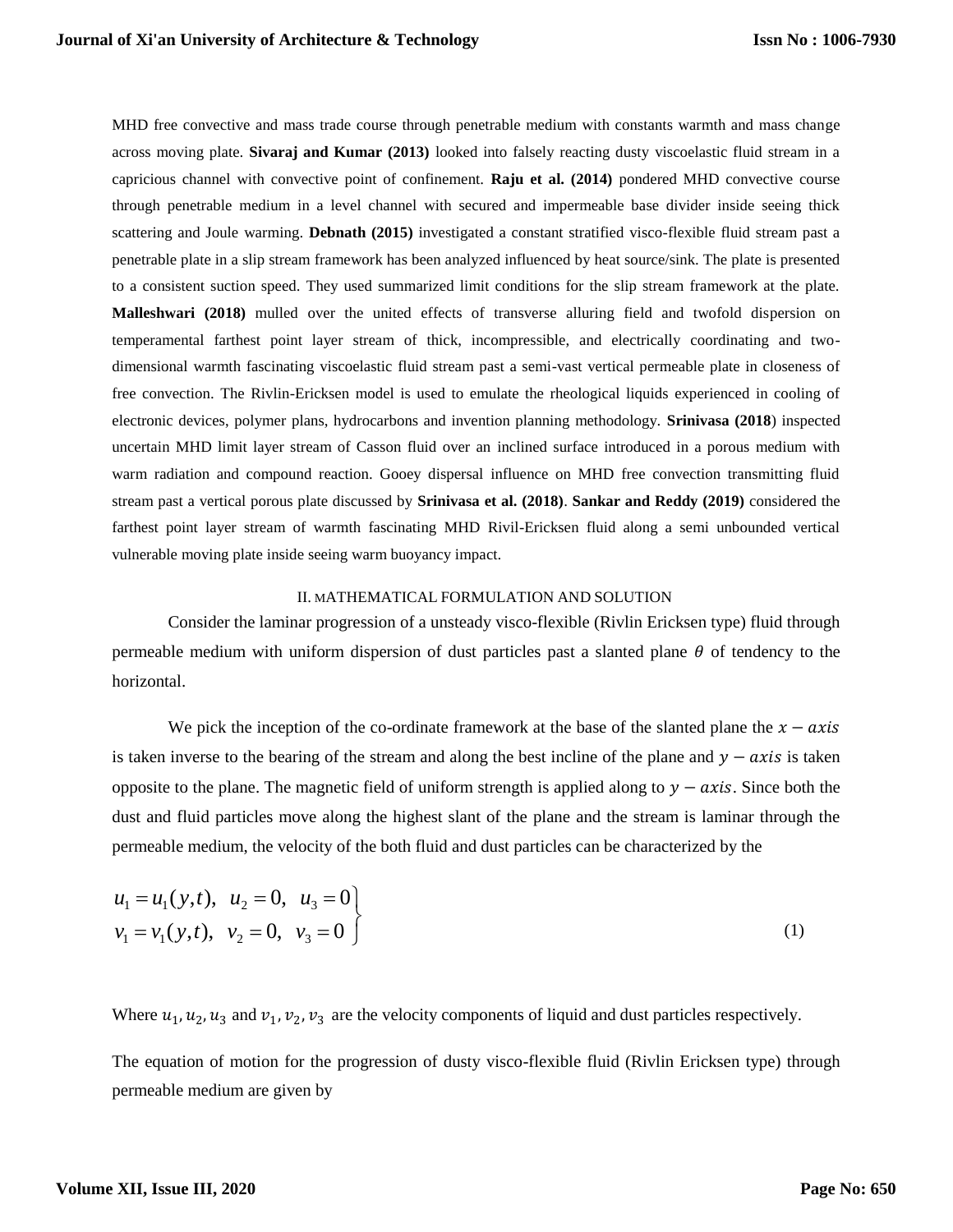$$
\frac{\partial u_1}{\partial t} = -\frac{1}{\rho} \frac{\partial p}{\partial x} + \left( \nu + \alpha \frac{\partial}{\partial t} \right) \frac{\partial^2 u_1}{\partial y^2} + \frac{K_0 N_0}{\rho} (v_1 - u_1) \n- \frac{\nu}{K} u_1 - \frac{\sigma B_0^2}{\rho} u_1 - g \sin \theta
$$
\n(2)

$$
\frac{1}{\rho} \frac{\partial p}{\partial y} + g \cos \theta = 0 \tag{3}
$$

$$
-\frac{1}{\rho}\frac{\partial p}{\partial z} = 0\tag{4}
$$

$$
\frac{\partial v_1}{\partial t} = \frac{K_0}{m} (u_1 - v_1) \tag{5}
$$

Where  $p$  is the pressure,  $v$  is the kinematic co-efficient of viscosity of the gas,  $\alpha$  is the co-efficient of visco-elasticity of the gas,  $K_0$  is the Stoke's resistance co-efficient,  $N_0$  is the number density of the particles, which is taken to be constant,  $\rho$  is the density of the liquid, m is the mass of a dust particle and K is the co-efficient of medium permeability.

The initial boundary conditions are

$$
t \le 0;
$$
  $u_1 = 0 = v_1;$  at  $y = 0$   
\n $t > 0;$   $u_1 = 0 = v_1;$  at  $y = 0$   
\n $u_1 = U;$  at  $y = h$ 

We express the pressure p as

$$
p = -pg(x\sin\theta + y\cos\theta) - x\rho\phi(t)
$$
\n(6)

With the held of equation (6), equation (2) and (5) become

$$
\frac{\partial u_1}{\partial t} = \phi(t) + \left(\nu + \alpha \frac{\partial}{\partial t}\right) \frac{\partial^2 u_1}{\partial y^2} + \frac{K_0 N_0}{\rho} (v_1 - u_1) - \frac{\nu}{K} u_1 - \frac{\sigma B_0^2}{\rho} u_1 \tag{7}
$$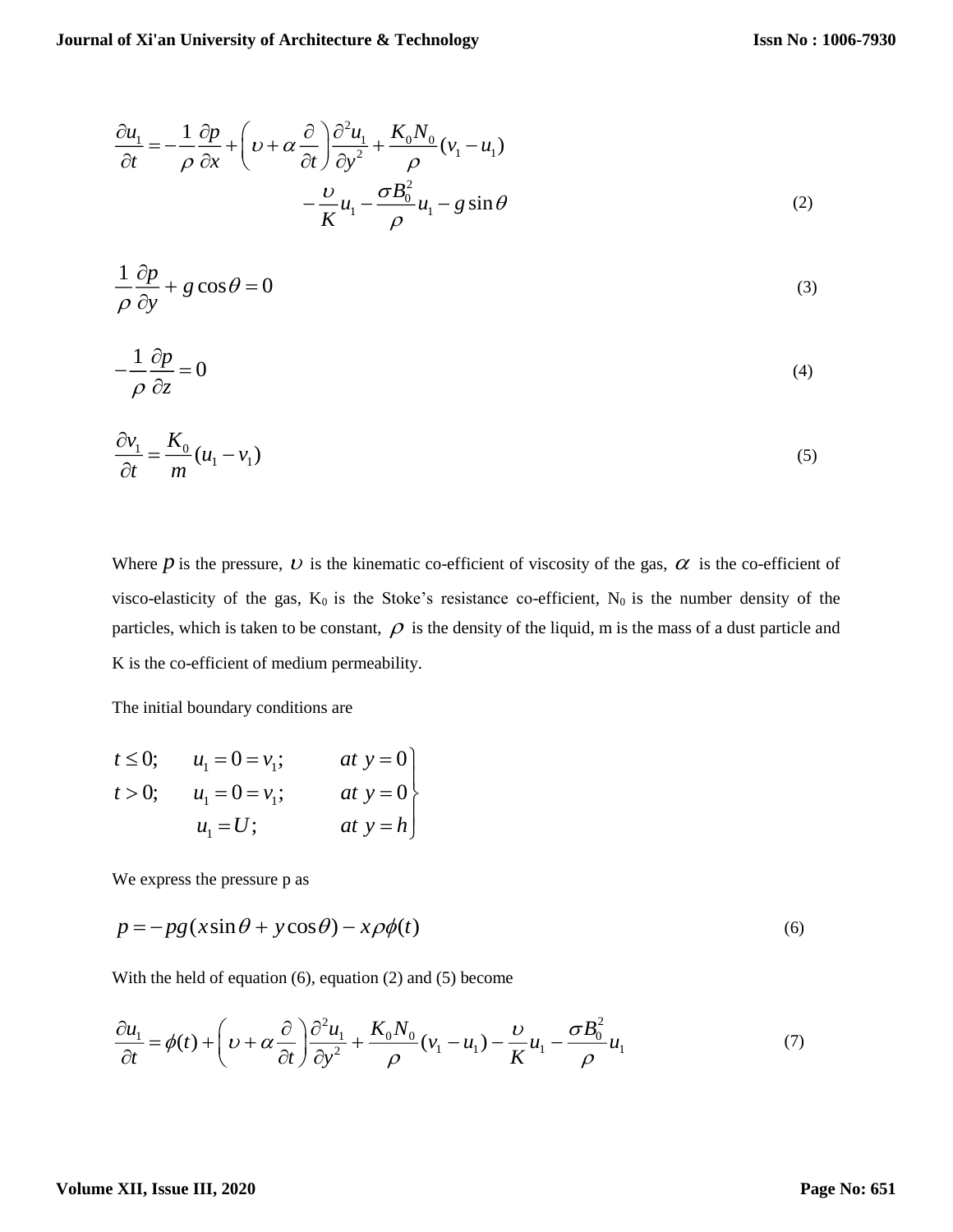$$
\frac{\partial v_1}{\partial t} = \frac{k_0}{m} (u_1 - v_1)
$$
\n(8)

Let us choose  $u_1$ ,  $v_1$  and  $\phi(t)$  as

$$
u_1(y,t) = u(y)e^{-\lambda^2 t}
$$
  
\n
$$
v_1(y,t) = v(y)e^{-\lambda^2 t}
$$
  
\n
$$
\phi(t) = ce^{-\lambda^2 t}
$$
\n(9)

Substituting the values of  $u_1$ ,  $v_1$  and  $\phi(t)$  in equation (7) and (8)

we get

$$
(\nu - \alpha \lambda^2) \frac{d^2 u}{dy^2} + (\lambda^2 - M_0^2 - \frac{\nu}{K})u + M(v - u) = -c
$$
 (10)

$$
v = \frac{K_0}{K_0 - m\lambda^2} u \tag{11}
$$

where

$$
M_0^2 = \frac{\sigma B_0^2}{\rho},
$$
  

$$
M = \frac{K_0 N_0}{\rho}
$$

The boundary conditions are

$$
y = 0; \t u = 0,\ny = h; \t u = U,
$$
\n(12)

Substituting the value of  $\nu$  from equation (11) in (10), we get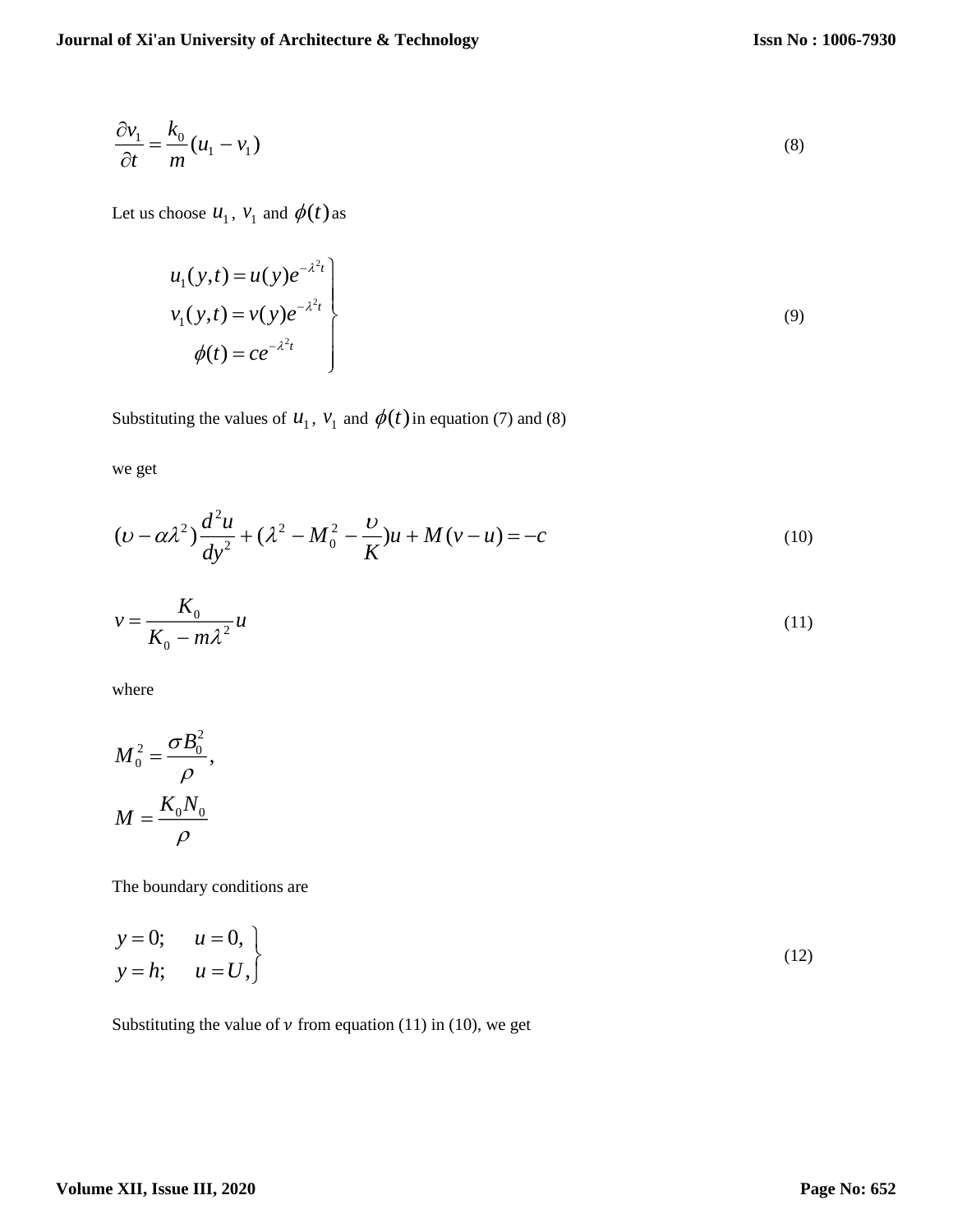$$
\frac{d^2u}{dy^2} + s^2u = -c_1\tag{13}
$$

where

$$
s^{2} = \left(\lambda^{2} - M_{0}^{2} - \frac{\nu}{K} + \frac{Mm\lambda^{2}}{K_{0} - m\lambda^{2}}\right) / (\nu - \alpha\lambda^{2})
$$
  

$$
c_{1} = c / (\nu - \alpha\lambda^{2})
$$

Solution of equation (13) under boundary condition (12) is given by

$$
u(y) = A_1 \cos(sy) + A_2 \sin(sy) - \frac{c_1}{s^2}
$$
 (14)

where

$$
A_1 = \frac{c_1}{s^2},
$$
  

$$
A_2 = \frac{U + \frac{c_1}{s^2} \{1 - \cos(sh)\}}{\sin(sh)}
$$

The velocity of the liquid and dust particles are expressed as

$$
u_1 = \left\{ A_1 \cos(sy) + A_2 \sin(sy) - \frac{c_1}{s^2} \right\} e^{-\lambda^2 t}
$$
 (15)

$$
v_1 = \frac{K_0}{K_0 - m\lambda^2} \left\{ A_1 \cos(sy) + A_2 \sin(sy) - \frac{c_1}{s^2} \right\} e^{-\lambda^2 t}
$$
 (16)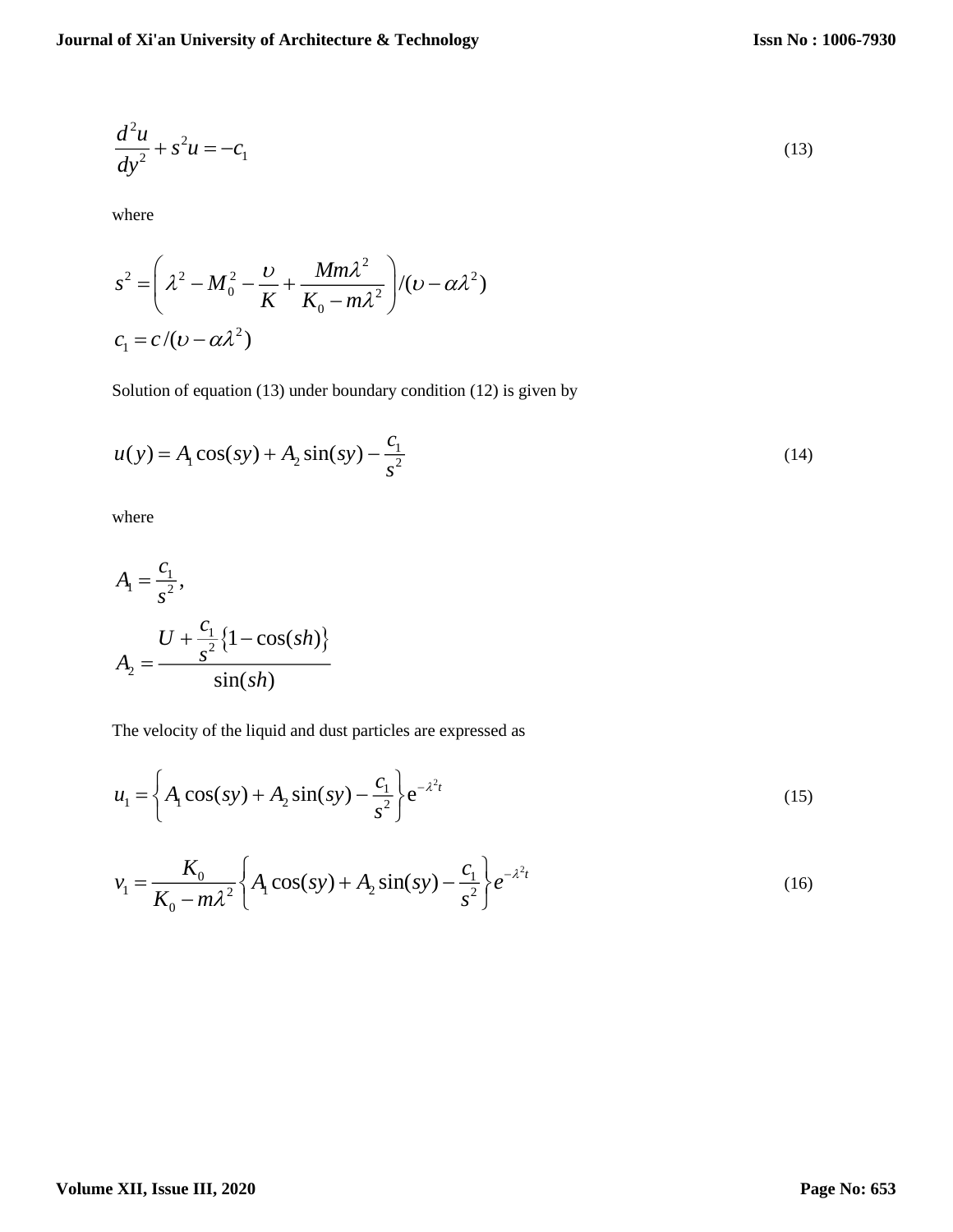|          | $u_1$            | $u_1$              | $u_1$            |
|----------|------------------|--------------------|------------------|
| y        | $M_0 = 3, K = 5$ | $M_0 = 3.1, K = 5$ | $M_0 = 3, K = 6$ |
| $\Omega$ | 0.00000          | 0.00000            | 0.00000          |
| 0.5      | 0.00033          | $-0.24712$         | 0.07780          |
|          | 0.09900          | $-0.28937$         | 0.23197          |
| 1.5      | 0.26717          | $-0.10835$         | 0.41863          |

# III. NUMERICAL RESULTS

Table 1: Calculated values of  $u_1$  with different values of  $M_0$  and  $K$ 

|          | $v_1$            | $v_1$              | $v_1$            |
|----------|------------------|--------------------|------------------|
| y        | $M_0 = 3, K = 5$ | $M_0 = 3.1, K = 5$ | $M_0 = 3, K = 6$ |
| $\theta$ | 0.00000          | 0.00000            | 0.00000          |
| 0.5      | 0.00163          | $-1.23559$         | 0.38900          |
|          | 0.49502          | $-1.44685$         | 1.15987          |
| 1.5      | 1.33584          | $-0.54174$         | 2.09317          |

Table 2: Calculated values of  $v_1$  with different values of  $M_0$  and K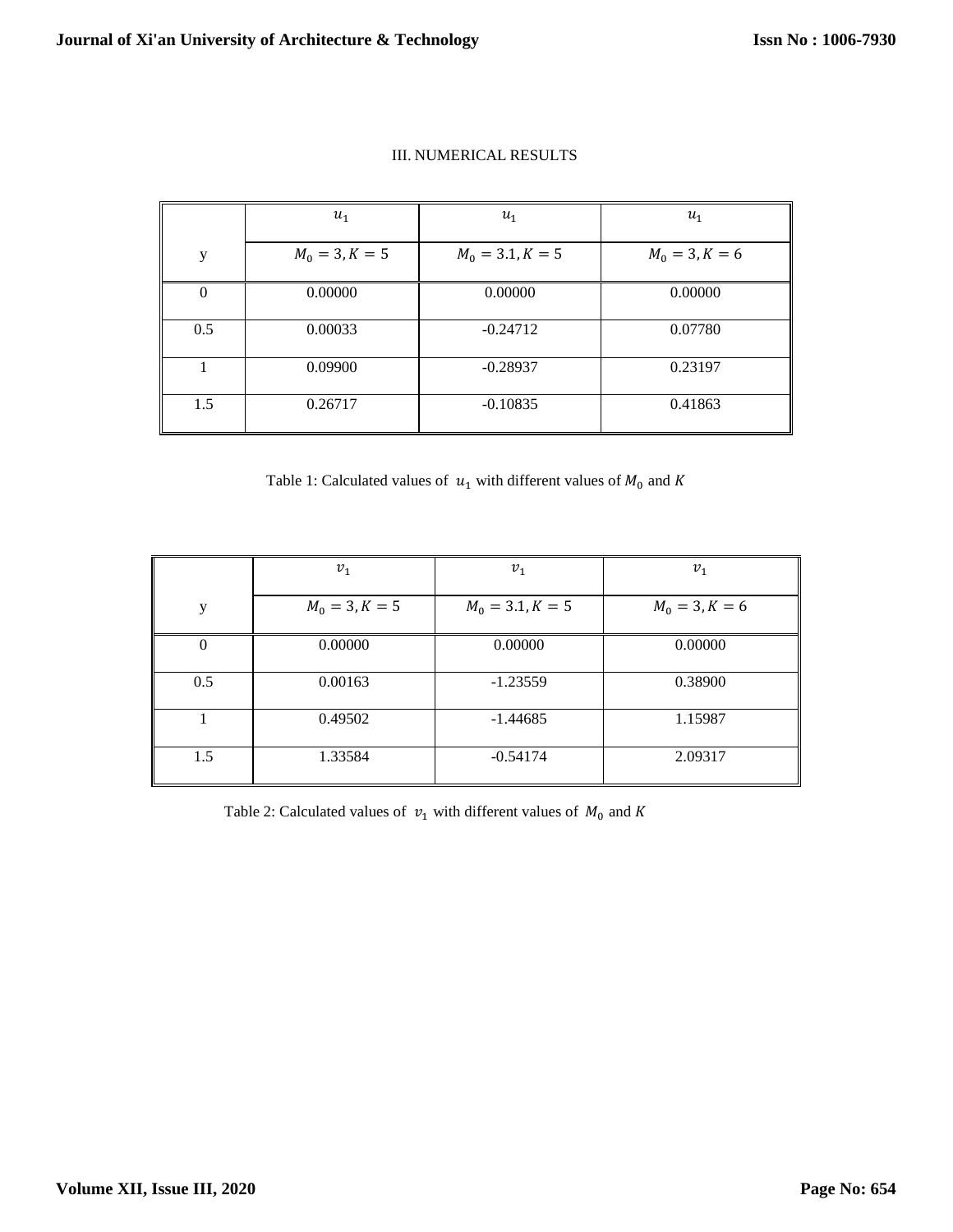

Graph 1- Velocity Profile of Liquid with different values of  $M_0$  and  $K$ 



Graph 2- Velocity Profile of dust particle with different values of  $M_0$  and  $K$ 

For numerical calculation we have considered following values: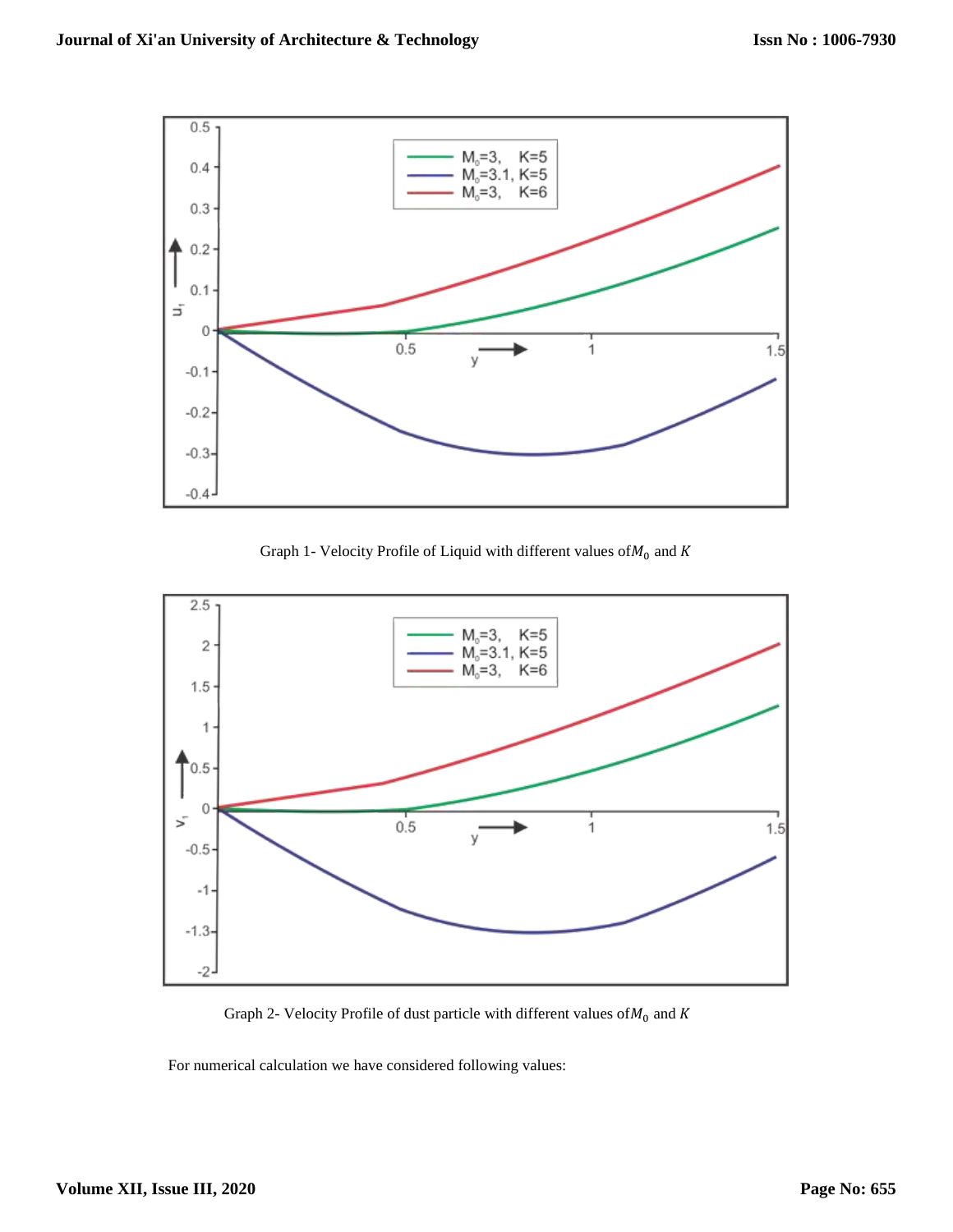$$
v=1, U=1, t=0.4, \lambda=2, h=30, M=1, \frac{m}{K_0}=0.2, c=2
$$

The Profile for visco-elastic liquid and dust particles are tabulated in tables (4.1) and (4.2) and plotted in Graphs (4.1) and (4.2) respectively.

It is noticed that velocity of visco-elastic liquid and dust particles decreases when  $M_{\rm 0}$  increases at constant  $K$ . It is also seen that velocity of visco-elastic liquid and dust particles increases when increases  $K$  at constant  $M_{_0}$  .

#### IV. CLOSING COMMENTS

In this investigation of MHD flow of a dusty visco-flexible (Rivlin-Ericksen type) fluid past a slanted plane through permeable medium considering distinctive numerical estimations of and  $M_0^{\,}$  and  $K$  , we finish up our outcomes as: (i)The velocity of visco-flexible fluid and dust particles diminishes when  $M_0$  increments at consistent  $K$  . (ii)The velocity of visco-flexible fluid and dust particles increments when increments  $K$  at steady  $M_{\rm \,o}$  .

#### REFERENCES

- 1. Sankar B.V., Reddy B.R.B (2019): "Unsteady MHD Convective flow of Rivlin-Ericksen Fluid over an Infinite Vertical Porous Plate with Absorption Effect and Variable Suction", *International Journal of Applied Engineering Research*,14(1):284-295
- 2. Malleshwari D. (2018): "Influence of Viscoelastic Rivlin-Ericksen Fluid On Free Convective Flow Past A Vertical Plate Filled In Porous Medium In Presence of Transverse Magnetic Field And Double Diffusion Effects", *IOSR Journal of Applied Physics*,10(3):45-62
- 3. Debnath K. (2015): "Stratified Visco-Elastic Fluid Flow in a Slip Flow Regime Past a Porous Surface in Presence of Heat Source/Sink", *International Journal of Scientific & Engineering Research*,6(8):1540- 1543
- 4. Raju, K.V.S, Reddy T.S. ,Raju M.C., Satyanarayana P.V., S. Venkataramana S. (2014): "MHD convective flow through porous medium in a horizontal channel with insulated and impermeable bottom wall in the presence of viscous dissipation and Joule heating", *Ain Shams Eng J*., 5(2) : 543-551.
- 5. Varshney N.K., Singh S., Singh J. (2011): "Effects of rotatory Rivlin-Ericksen fluid on MHD free convective and mass transfer flow through porous medium with constants heat and mass flux across moving plate", *IOSR J Eng*, 1 (1):10-17.
- 6. Singh N.P., Singh A.K., Singh P.P. (2010): "Free convection effects on hydro magnetic oscillatory flow of water at  $4^{\circ}C$  past an infinite vertical plate with constant suction and heat flux", Ultra Science, 19(2):267-272